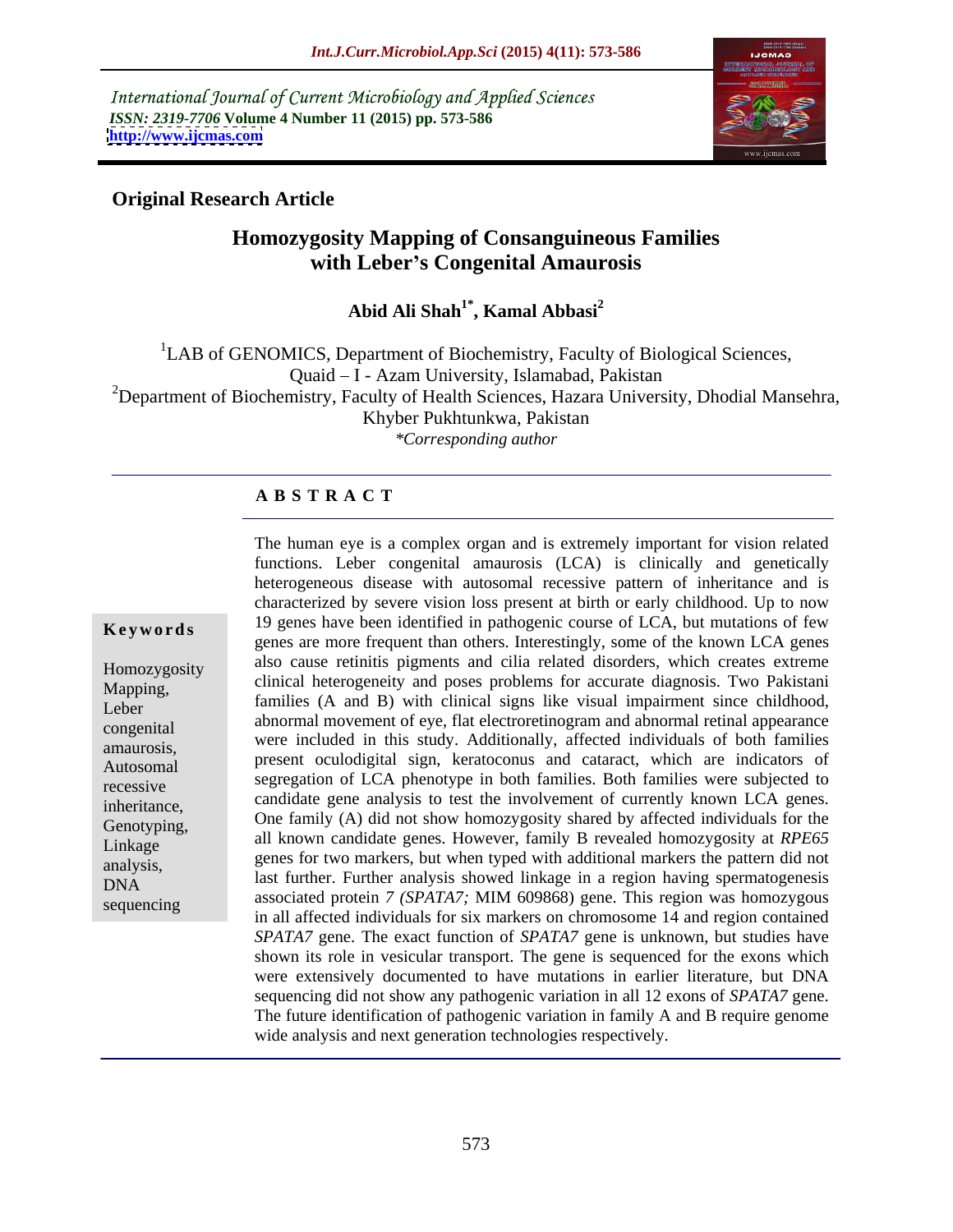The human eye is a complex organ and by in large most important part of the human body. Eye genesis normally starts at three week embryo and is developed from all the three germinal layers (ectoderm, endoderm and mesoderm). The first three years of life are important for eye development as tremendous growth occurs during these 2001). years. Normal vision is essential for the growth and development of the visual cortex **Retinal diseases** in this phase of development. It is normally agreed upon that visual acuity and capacity Retina has numerous cell types and have a develops at first early three years of life

Special kind of cells is located in retina Hereditary diseases are arranged or which is responsible for detecting light, classified according to observable called photoreceptors. There are two types of photoreceptors. Rods are more abundant in number than cones which are less in then on peripheral retina. The former number. The rods are stretched long and includes age related macular degeneration tube like while cones are small, broad and pointed. Rods and cones are dispersed in unusual numbers throughout the human eye with rods more in number than cones. Cones boundary of retina which consists of retinitis are covering the central portion while rods are mainly located in the outer segments of the retina. Just in the central portion of the retina there is a small "cup" or "pit" like depression called fovea or macula, which is responsible for most of vision as has a 100% are bilateral and their mode of inheritance visual sharpness or acuity. Mostly cones are present in fovea and are devoid of rods. Sometimes it can be of mitochondrial or X High resolution images are formed when linked in nature. light falls on the fovea portion of the eye (Provis *et al.,* 2013). A famous figure of international repute

only between rods and cones, but also adapted for function in dim light and are responsible for scotopic vision whereas

**Introduction** cones for phototopic vision. The cones are active in bright illumination, whereas the rods are active in dim illumination (Pearring *et al.,* 2013). A tiny portion of the retina is left behind which is called blind spot. Here retinal blood vessels and optic nerve separate from retina. Natural blind spot are completely void of rods and cones so there is no vision in that spot (Frank and Stephen, 2001).

### **Retinal diseases**

(Fredrick, 2004). mutation in different proteins of retina leads **Photoreceptors** as well functional characteristics and high metabolic rate among its tissues so new to the disruption of different physiological ultimately leads to its deterioration. Hereditary diseases are arranged or classified according to observable differences. It includes dystrophies which has a devastating effect on central retina and (ARMD), cone rod degeneration (CORD) which affect middle retina and leads to vision loss while the later affect outer pigmentosa, congenital stationary night blindness (Musarella, 2001). LCA is caused by both peripheral and central retinal abnormalities leading to colossal loss of vision. Most of the congenital eye disorders are bilateral and their mode of inheritance can be autosomal recessive or dominant. Sometimes it can be of mitochondrial or X linked in nature.

A marked difference in structure occurs not German School of ophthalmology which between their functions. Rods are more since birth and was found in the offspring of Theodar Leber discovered a disease from was characterized by extreme vision loss healthy individuals. In the coming years he and others renowned eye specialists noted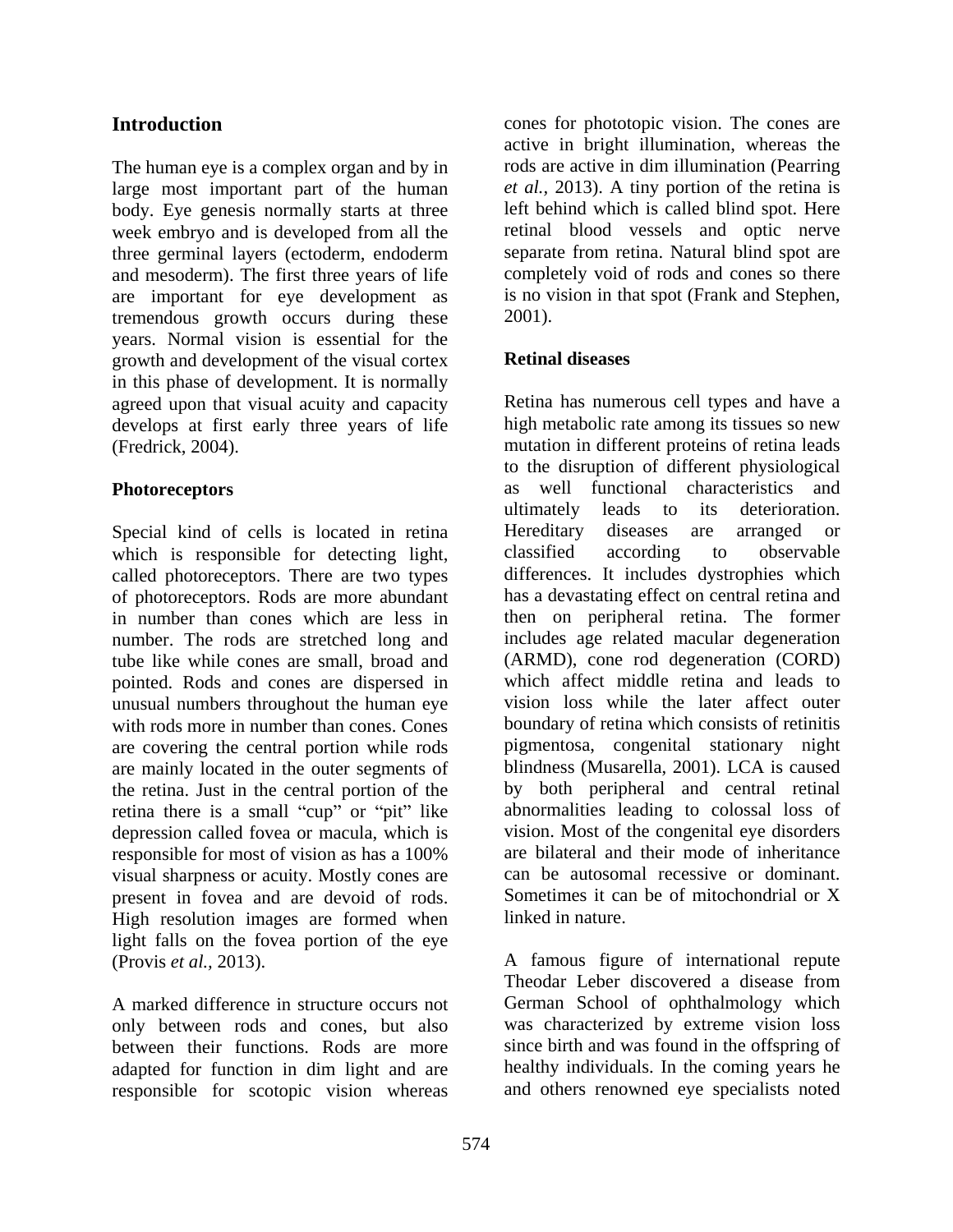occurrence of this disease in consanguineous schools across the globe (Marlhens *et al.,* families. Symptoms of the disease were 1997). Advancements in the realms of decreased or nearly extinguished response to light reflex, rolling eye movement, but a new horizon, with screening mutations in fundus was of normal architecture at birth approximately 70% of all the LCA showing signs of retinitis pigmentosa. Leber congenital amaurosis has been wrongly diagnosed for cortical blindness because of **Genes and loci** the normal appearance of fundus at the followed by ocular malfunctions such as

Shomi Bhattacharya was the first who *NMNAT1* (LCA9), *CEP290* (LCA10), mapped a gene responsible for X linked *IMPDH1* (LCA11), *RD3* (LCA12), *RDH12* Retinitis Pigmentosa on the short arm of the (LCA13), LRAT (LCA14), TULP1 X chromosome (Bhattacharya *et al.,* 1984). (LCA15), *KCNJ13* (LCA16), *IQCB1* and Later, Peter Humprhies *et al.* (1990) mapped *MERTK* (Stockton *et al.,* 1998; Dharmaraj *et*  a gene responsible for autosomal dominant *al.,* 2000; Keen *et al.,* 2003; Perrault *et al.,* RP on a chromosome 3. A ray of hope came 2003). with the new "Homozygosity mapping" with LCA. Many families of North Africans well studied over the last years. roots were taken and were scanned for Understanding the genetics has also methodology was used to identify the LCA

dystrophies manifested by severe vision loss retinopathies. The vulnerability of getting LCA globally is three out of every 100, 000 human genetics have brought this disease to approximately 70% of all the LCA individuals (Perrault *et al.,* 1999).

### **Genes and loci**

beginning. It was noticed six years later in a Molecular genetics of LCA the has been report related to infant blindness in which thoroughly explained for the last decade thus the disease was defined as "Congenital creating new insights from the research into blindness with extinguished ERG" with a Leber congenital amaurosis. So far 19 genes fine appearance of fundus, but often have been implicated in the pathogenic keratoconus. concerned with different diverse functions **Mapping of LCA genes: the dawn of** (LCA1), *RPE65* (LCA2), *SPATA7* (LCA3), **linkage era**  *AIPL1* (LCA4), *LCA5* (LCA5), *RPGRIP1*  cause of LCA and these nineteen genes are of the retina. The LCA genes are *GUCY2D* (LCA6), *CRX* (LCA7), *CRB1* (LCA8), (LCA13), *LRAT* (LCA14), *TULP1* 2003).

technique which was applied for extended as LCA, despite being relatively clinically and well as closely related families afflicting genetically heterogeneous disease, has been homozygosity mapping via new markers improved lately with mutation in 19 genes called "microsatellite markers" spanning a mow identified for this disease. Analysis of 10 cM region. Subsequently, this the phenotype and establishing a locus, LCA1 (Camuzat, 1995, 1996). challenge. The study is based on families LCA is a collection of congenital retinal inheritance. Candidate genes which are nystagmus, roving eyes and other checked. The purpose of the study was to approximately (Perrault *et al.,* 1996).LCA leads to an imprecise and poor diagnosis. has a significant impact and is responsible Our study is, therefore, important to explore for 20% of all the children attending blind the novel genes and mutations involved inwell studied over the last years. Understanding the genetics has also the phenotype and establishing a relationship with the genotype remains a with LCA showing autosomal recessive known to be involved in disease are first investigate the molecular basis of such disorders whose clinical examination often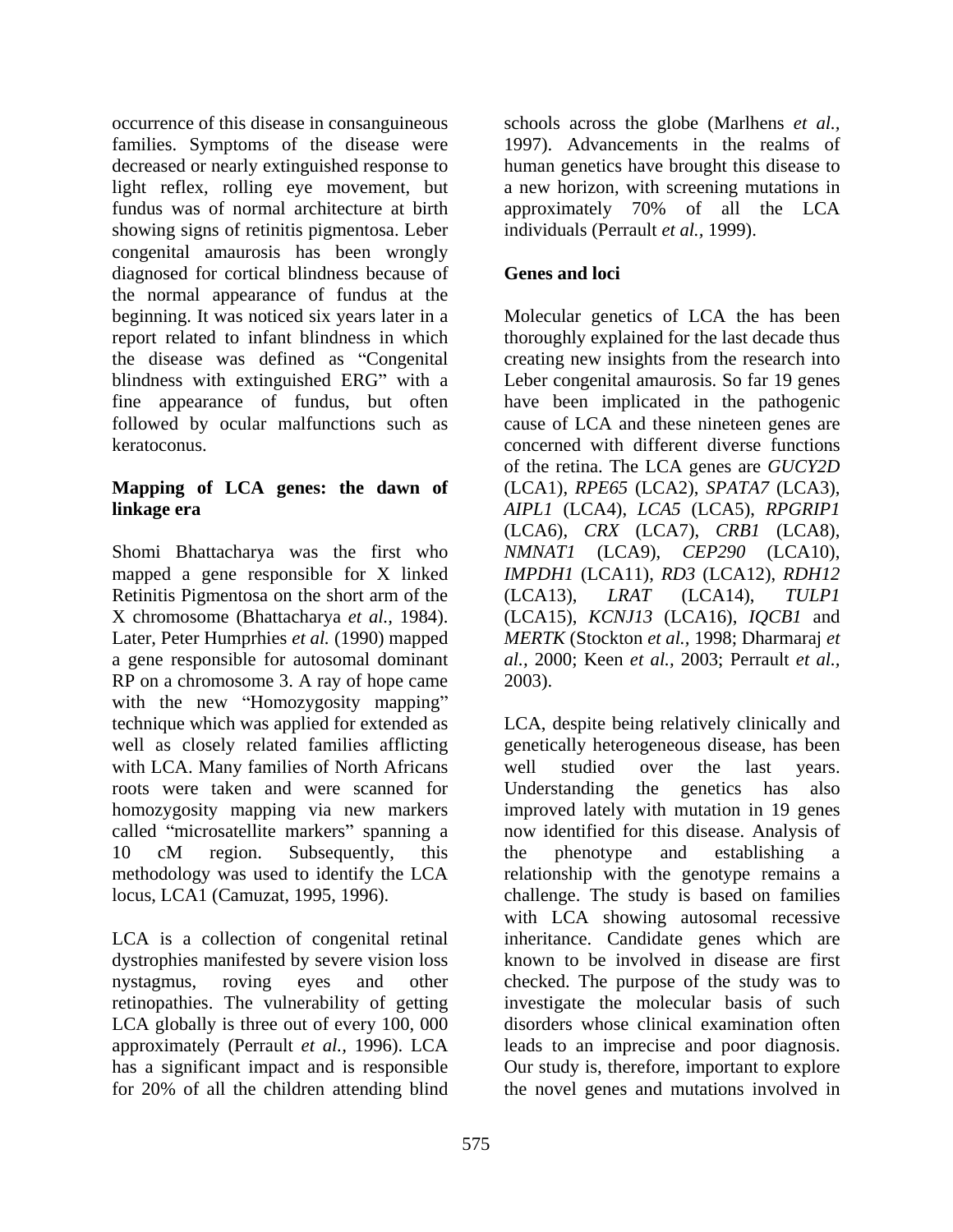these complex disorders. (BD  $0.8 \text{ mm} \times 38 \text{ mm} 21 \text{ G} \times 1 \frac{1}{2} \text{ TW}$ ,

The study was approved by the Institutional Review Board of Quaid-i-Azam University, Genomic DNA extraction Islamabad, Pakistan.

### **Ascertainment of families with inherited** blood using standard phenol-chloroform **LCA** procedure (Sambrook *et al.,* 1989).

The families were visited at their places of Genomic DNA extraction by residence to generate pedigrees, to collect blood and other relevant information. All

For genetic implication, an extensive inversion, incubated at  $65^{\circ}$ C for 6 minutes. pedigree was constructed for each family by the standard methods. Family pedigrees new 1.5 ml microcentrifuge tube after were constructed from available information adding 100 µl of precipitation solution B for each family using the methods described and centrifuge at 14,000 RPM for 5-10 by Bennett *et al.* (1995). In the pedigrees minutes. DNA was then precipitated by (Fig. 1 and 2) males are symbolized by squares and females by circles. Filled circles was removed after centrifugation at and squares represent affected individuals, maximum speed for two minutes, and then while unaffected individuals are represented<br>washed with chilled 70 % ethanol. After<br>with unfilled symbols. Each generation was<br>evaporation of residual ethanol DNA was with unfilled symbols. Each generation was evaporation of residual ethanol DNA was indicated by a Roman numeral. The dissolved in appropriate amount of Tris individuals within a generation were designated by Arabic numerals. A number for 5 minutes. enclosed within a symbol indicates the number of siblings males or females, as the case may be. Double lines in the pedigrees represent consanguineous marriages. The mode of inheritance of LCA was inferred by gel prepared by melting 0.5 gm of agarose in observing segregation of disease within the family. microwave oven for 1-2 minutes. Ethidium

different ocular anomalies as well as and affected individuals, including their growing awareness among the masses about parents were collected by 10 ml syringes **Materials and Methods**  below 2 years of age by butterflies, in (BD 0.8 mm x 38 mm 21 G x 1 ½ TW, Franklin Lakes, USA) and from children potassium EDTA vacutainer sets.

### **Genomic DNA extraction**

Genomic DNA was extracted from whole

### **Genomic DNA extraction by commercially available kit**

participants gave their consent to take part in DNA extraction was also carried out using the study. Genomics Isolation Kit (Sigma Chemical **Pedigree construction and analysis** in a 1.5 ml microcentrifuge tube along with Co. St. Louis, USA). 150 µl blood was taken  $250$  µl of lysis solution A, mixed by  $\rm ^{o}$  C for 6 minutes. Clear aqueous phase was transferred to a and centrifuge at 14,000 RPM for 5-10 adding 500 µl of 100 % ethanol. Ethanol was removed after centrifugation washed with chilled 70 % ethanol. After EDTA (TE) buffer for incubation at  $65^{\circ}$ C <sup>o</sup>C for 5 minutes.

### **Agarose gel electrophoresis**

**Collection of blood** DNA. The DNA was mixed with loading Venous blood samples from both normal wells on the agarose gel. The electrophoresis Extracted DNA was analyzed on 1% agarose 50 ml 1 X Tris-Borate-EDTA (TBE) in a microwave oven for 1-2 minutes. Ethidium bromide was added to the gel to stain the dye (bromophenol blue) and loaded into the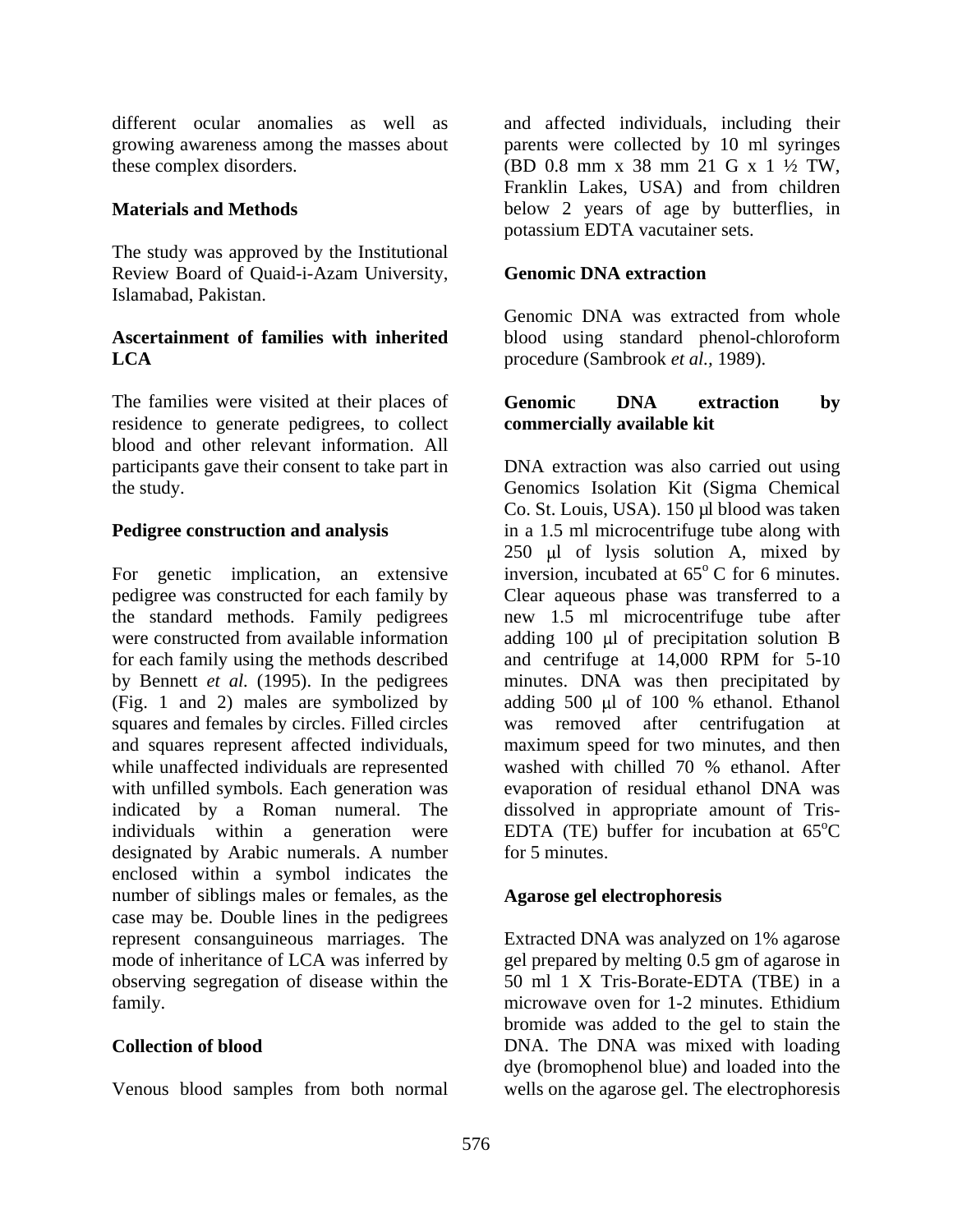was performed at 120 volts for 25-30

To reveal the genetic defect in the families, presented here, an initial search for linkage was carried out by using polymorphic from each primer. This was finally followed microsatellite markers corresponding to by a final extension at 72<sup>o</sup>C for ten minutes. candidate genes involved in LCA and related phenotype. The families A and B were tested for linkage by using a minimum

amplification of microsatellite markers was carried out in 0.2 ml tubes (Axygen, California, USA) according to a standard<br>bromide solution  $(0.5 \text{ µg/ml} \text{ final})$ procedure in a total volume of  $25 \text{ }\mu\text{l}$ containing  $1 \mu L$  DNA dilution,  $0.3 \mu L$  of transilluminator (Biometra. Gottingen. each forward and reverse microsatellite marker (20 ng/ $\mu$ l), 2.5  $\mu$ l 10X PCR buffer pH 8.8, 0.1 % Tween 20), 1.5  $\mu$ l 25 mM (Kodak, New York, CSA).  $MgCl_2$ , 0.5 µ 10 mM dNTPs and 0.2 µ of  $\mathbb{R}P\text{AT17}$  gang sequencing 0.5 unit Taq DNA Polymerase (MBI- Fermantas, Burlington Canada) in 18.7 µL<br>
Ensemble genome browser PCR water. The reaction products were the estimate end of the example of the example of the example of the example of the example of the example of the example of the example of the example of the example of the example of centrifuged for 30 seconds at 8,000 RPM for thorough mixing. Reactions were performed<br>gene. Primer 3.0 by means of T3 thermocyclers (Biometra,

PCR was carried out with the following thermal cycling conditions: an initial

minutes. Then the DNA was visualized minutes, followed by 40 cycles of under UV transilluminator and results were amplification, each consisting of 3 steps: recorded by using a gel documentation denaturation of DNA into single strand at system. 95<sup>o</sup>C for one minute, annealing, or **Genotyping and linkage analysis** their complementary sequences on either denaturation of template DNA at 95<sup>o</sup>C for 4 oC for 4 hybridization of microsatellite markers to sides of target sequence at  $54-59^{\circ}$ C for one minute, and 72°C for one minute for extension of complementary DNA strands

### **Polyacrylamide gel electrophoresis**

of 5 microsatellite markers for each of the The amplified PCR products were resolved candidate region of known loci, associated on 8% non-denaturing polyacrylamide gel. with various forms of LCA. Table 2 Gel solution was made in a 250 ml conical summarizes microsatellite markers located flask, and was poured into the space in the region of known LCA loci, which between two glass plates separated at a were used as a first pass analysis for the distance of 1.5 mm. After placing the comb, genetic linkage in the families. it was allowed to polymerize for 45 minutes **Polymerase Chain Reaction (PCR)** with 6 µl loading dye and loaded into the Polymerase chain reaction (PCR) vertical general communication communication  $(200 \text{ mM } (NH_4)_2\text{SO}_4, 750 \text{ mM of Tris-HCl}$  (Kodek New York USA) at room temperature. Samples were mixed wells. Electrophoresis was performed in a vertical gel tank of Whatman Biometra (Biometra, Gottingen, Germany) at 100 volts (30 mA) electric current for 120-150 minutes. The gel was stained with ethidium bromide solution  $(0.5 \text{ }\mu\text{g/ml} \text{ }$  final concentration) and visualized on a UV transilluminator (Biometra, Gottingen, Germany) and photography was done with the help of a Digital camera DC 290 (Kodak, New York, USA).

### *SPATA7* **gene sequencing**

Gottingen, Germany).<br>
used to design the primers. From UCSC Ensemble genome browser  $(http://useast.ensemble.org/index.html)$ used to download the sequence of SPATA7 gene. Primer 3.0 [\(http://bioinfo.ut.ee/primer3-0.4.0/\)](http://bioinfo.ut.ee/primer3-0.4.0/) tool was used to design the primers. From UCSC genome browser, BLAST search tool. [\(http://genome.ucsc.edu/cgi-](http://genome.ucsc.edu/cgi-)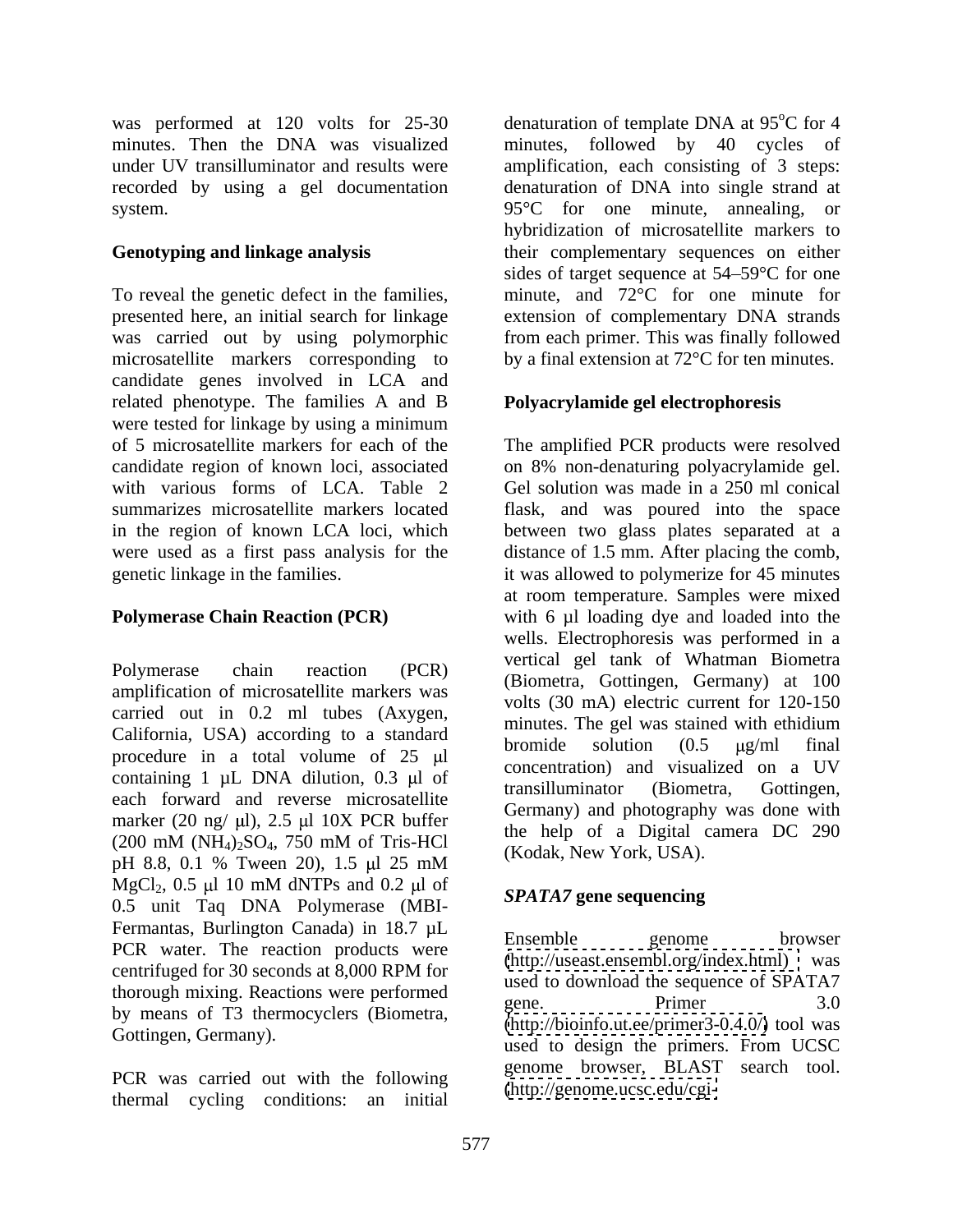art) was used to check the specificity of the primers. Forward and Reverse primers for each exon with single hit were selected and purchased from Gene Link (USA).

### **Sequence analysis**

Chromatograms from normal and affected microsatellite markers for the candidate individuals were compared with the corresponding control gene sequences from identify any nucleotide base pair change.

Patients of family A were suffering from IV-12, IV-13, and IV-4) and normal (III-1, III-10, IV-3, and III-4). The pedigree transmitted in autosomal recessive pattern. D1S2761 at a genetic distance of 104.28 cM

pedigree shows four generations. There were and D14S1063 at 83.36 and 83.69 cM were The pedigree analysis indicated that the further evaluate this linkage marker disease is transmitted in autosomal recessive <br> D14S67, D14S1066, D14S256 and

bin/hgBlat?hgsid=358608373&command=st pattern. For linkage studies blood was taken from five members of the family including two affected (IV-6, IV-7) and three normal (III-1, III-2, IV-4) individuals.

### **Linkage analysis**

The families were genotyped by using genes involved in LCA.

Ensemble Genome Browser database **Family A:** The linkage analysis of the [\(http://www.ensembl.org/index.html](http://www.ensembl.org/index.html)) to Family A did not give any region of Sequence variants were identified via All candidate genes were analyzed. Thus, BIOEDIT sequence alignment editor version Family A was excluded, so advance research 6.0.7. methodologies like SNP microarray, exome **Results and Discussion** the cause of disease. homozygosity for the affected individuals. sequencing have to be carried out to know the cause of disease.

### **Family A Family B**

LCA. The pedigree is shown in figure 1. The five members was genotyped for the pedigree shows four generations. There were microsatellite markers in order to find out six affected male members of the family in the causative agent of the disease. The fourth generation labeled (IV-7, IV-6, IV-5, markers are listed in table 2. Genotyping analysis indicated that the disease is microsatellite markers D11S1180 and For linkage studies blood was taken from and 105.16 cM respectively, for gene RPE65 ten members of the family including six show homozygous pattern. This region was affected (IV-7, IV-6, IV-5, IV-12, IV-13, further tested by different markers D1S3467, IV-4) and four normal (III-1, III-10, IV-3, D1S1162 to find out further pattern of III-4) individuals. The example of the homozygosity but it didn't continue so the **Family B** established. In Family B, DNA of the entire available was carried out to map homozygous region shared by affected individuals. Two D1S2761 at a genetic distance of 104.28 cM linkage for the gene *RPE65* was not established.

Patients of family B were suffering from Another candidate gene *SPATA7* showed LCA. The pedigree is shown in figure 2. The homozygous pattern. Markers D14S1044 two affected male members of the family in homozygous for all affected individuals fourth generation labeled IV-6 and IV-7. whereas all normal were heterozygous. To and D14S1063 at 83.36 and 83.69 cM were further evaluate this linkage marker D14S67, D14S1066, D14S256 and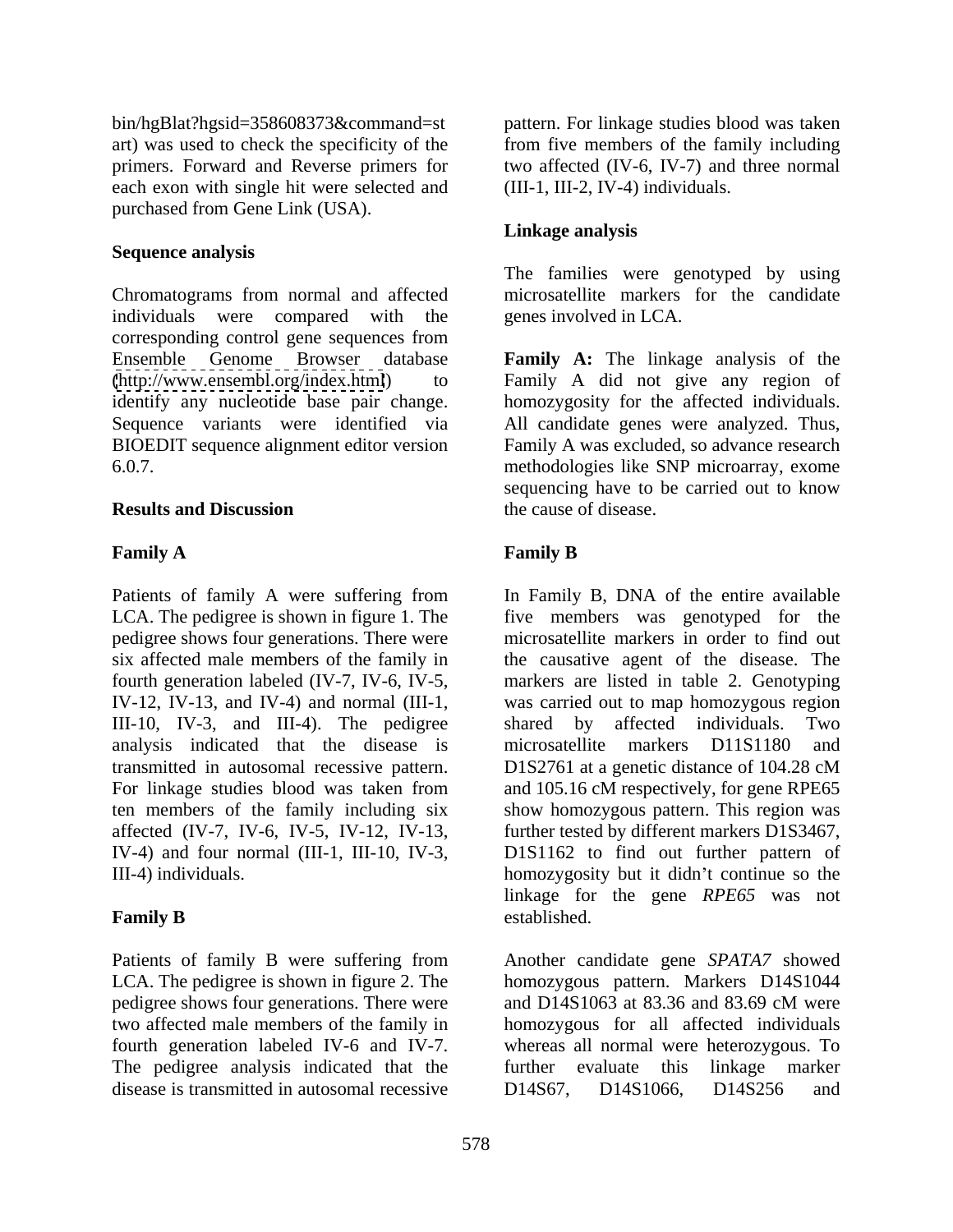D14S617 were tested further which also Exome sequencing, next generation showed homozygosity. Markers D14S61 were heterozygous for normal as well as LCA. affected members which create significant

chromosome 14q31.3 bearing *SPATA7* gene. 12 exons including exon intron boundaries were sequenced by Beckman sequencer. loss of vision, at or after birth, wandering degeneration of retinal pigment (Hollander up to 20/400 and fundus appearance is very neuronal tissues as compared to isoform 2 degeneration of retinal pigment as in case of Electroretinogram is completely diminished and retinitis pigmentosa (RP), two

In the study presented here, two Pakistani gene underlying LCA in these families linkage analysis was performed by typing result signifies the involvement of some family A. Therefore, we suggest that

and D6S1031 at 72.82 cM and 93.14 cM sequencing should be carried out in this family to find any causative gene for the LCA.

critical boundaries of homozygosity at the Linkage in family B was established to start and end of gene identified in family B. LCA3 locus on chromosome 14q31.3. **Sequencing of** *SPATA7* **gene exons** (spermatogenesis associated protein 7) gene. Linkage in family B was established on contains 12 exons encompassing about 52.8 In order to find any variant in *SPATA7* gene product of about 599 amino acids. *SPATA7*  Sequencing data were analyzed by using eukaryotes. *SPATA7* expression has been clustal W multiple alignment tools. However, no such disease causing mutation incorporating in ganglion cell and inner was found in the aforementioned twelve portions of the photoreceptor pigments. exons. Leber congenital amaurosis (LCA) Various stages of expression suggest that (OMIM: 204000), is severe and diverse kind *SPATA7* is necessary for the normal of retinopathy frequently associated with regulatory role of retina instead of eyes, Franceschetti oculodigital sign and have been reported till date in the retina, *et al.,* 2008). Visual sharpness or keenness is that the expression of isoform 1 is higher in paradoxical, varying from normality to which was mainly manifested in testis retinitis pigmentosa (Cremers *et al.,* 2002). note that mutations in *SPATA7* cause LCA (Hollander *et al.,* 2008). overlapping but distinct human retinal D148677 were issued in the whole and in the same sequencing, next generation in this same of the same secure and the same secure and the same of the same of the same secure and the same sequencing is the same set and the LCA3 locus harbors *SPATA7*  The human *SPATA7* gene *(*MIM 609868) kb in size, which translates into a protein remained conserved evolutionary from sea urchin to human, but lacks in lower reported in many retinal layers, development. Two isoforms of *SPATA7*  cerebellum, and testis. Recent studies reveal neuronal tissues as compared to isoform *2* (Perrault *et al.,* 2010*).* It is interesting to and retinitis pigmentosa (RP), two diseases.

families (A, B) demonstrating autosomal An interesting side of retinopathies is both recessive LCA was collected. To hunt down clinical heterogeneity and their fundamental various microsatellite markers linked to the digenic triallelic inheritance has been known gene loci involved in causing LCA. reported in some families, separating the Linkage analysis of family A failed to reveal Bardet-Biedl phenotype, in which mutation any linkage to the candidate genes loci. The in a second gene is necessary for an novel genes in the pathogenesis of LCA in gene to exhibit a clinical phenotype or to molecular mechanisms which are due to intricate genetic inheritance. For instance, individual who has two mutations in the first modify the severity of the primary phenotype (Katsanis *et al.,* 2002).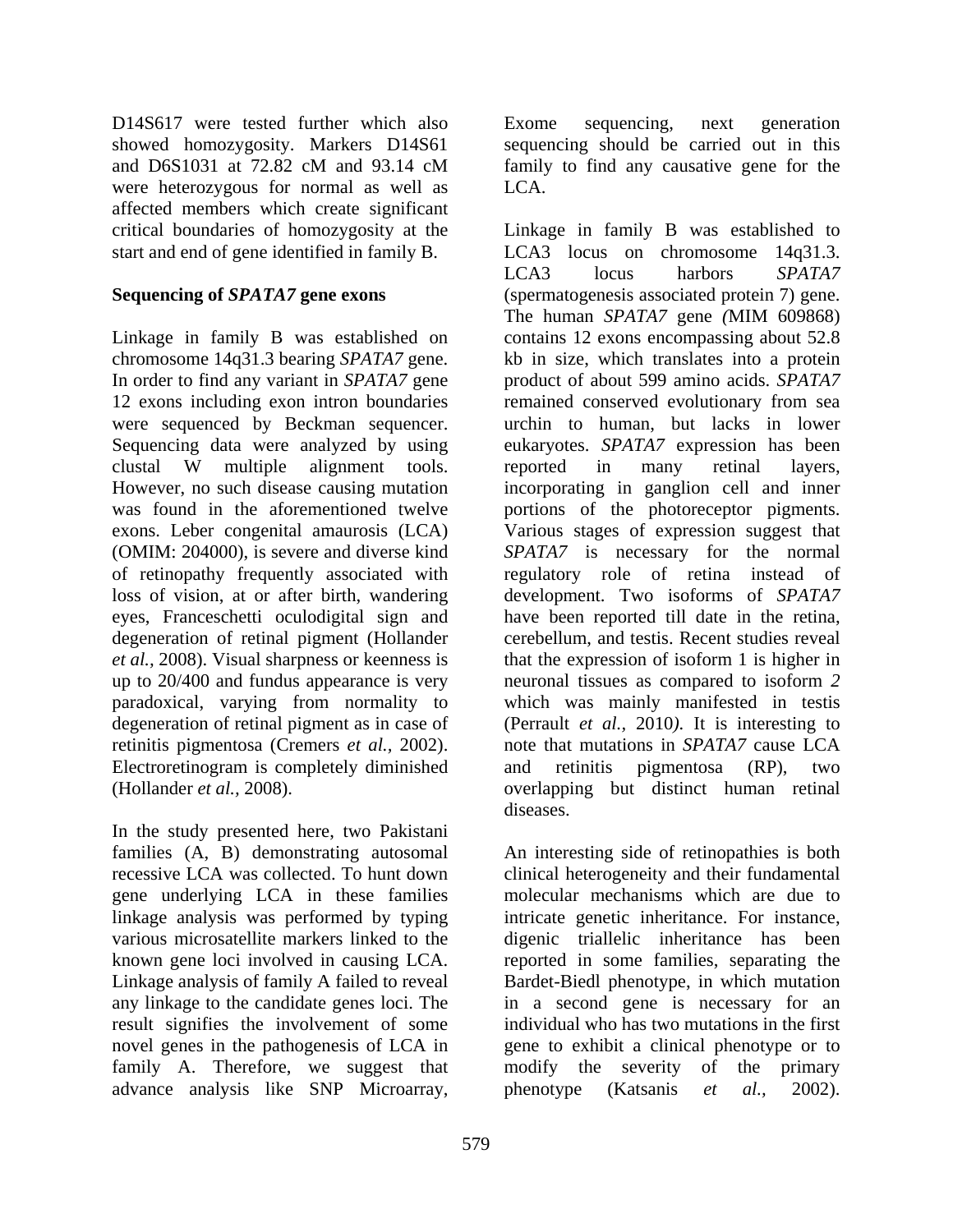| Study (year)                               | Gene          | <b>Function</b>                   | <b>Identification method (RetNet)</b> Mutation frequency |                                   |
|--------------------------------------------|---------------|-----------------------------------|----------------------------------------------------------|-----------------------------------|
| Perrault et al. (1996)                     | <b>AIPLI</b>  | Phototransduction                 | Linkage analysis                                         | (RetNet)<br>Accounts for 5-10% of |
|                                            |               |                                   |                                                          | recessive LCA                     |
| den Hollander et al. CEP290                |               | Transport                         | and linkage   20% of LCA<br>across Homozygosity          |                                   |
| (2006)                                     |               | photoreceptor                     | napping                                                  |                                   |
| Lotery et al. (2001), den $\sqrt{CRBI}$    |               | Photoreceptor                     | Linkage mapping                                          | $9-13%$ of LCA                    |
| Hollander et al. (2001)                    |               | development                       |                                                          |                                   |
| Freund et al. (1998)                       | CRX(AD)       | Photoreceptor                     | Mutation analysis and causes                             | $1-3%$ of LCA                     |
|                                            |               | development                       |                                                          |                                   |
| Sohocki et al. (2000)                      | GUCY2D        | Phototransduction                 | Linkage analysis                                         | 10-20% of recessive               |
| Bowne et al. (2002)                        | <b>IMPDH1</b> | <b>Unknown</b>                    | Mutation analysis and linkage NA                         |                                   |
| and $(2006)$                               | (AD LCA)      |                                   | mapping                                                  |                                   |
| den Hollander et                           | LCA5          | Transport                         | across   Identity-by-descent mapping and   NA            |                                   |
| al. (2007)                                 |               | photoreceptor                     | linkage mapping                                          |                                   |
| Thompson et al. (2001)                     | <b>LRAT</b>   | Retinoid cycle                    | Mutation analysis                                        | NA                                |
| Gal et al. (2000)                          | <b>MERTK</b>  | Failure to phagocytose            | Mutation analysis                                        | <b>NA</b>                         |
|                                            |               | outer segment                     |                                                          |                                   |
| Friedman et al. (2006)                     | RD3           | Unknown                           | Mutation analysis                                        | NA.                               |
| Janecke et al. (2004)                      | RDH12         | Retinoid cycle                    | Linkage analysis                                         | $4\%$ of recessive <i>LCA</i>     |
| Aguirre et al.(1998), Gu   $RPE65$         |               | Retinoid cycle                    | Mutation analysis                                        | $6-16\%$ of <i>LCA</i>            |
| et al. (1997), Marlhens $\epsilon$         |               |                                   |                                                          |                                   |
| al. (1997), Morimura et                    |               |                                   |                                                          |                                   |
| <i>al.</i> (1998)                          |               |                                   |                                                          |                                   |
| Dryja et al. $\overline{(2001)}$ , RPGRIPI |               | Transport<br>photoreceptor        | across Mutation analysis                                 | $4-6\%$ of <i>LCA</i>             |
| Gerber et al. (2001)                       | SPATA7        | Unknown                           | Homozygosity mapping                                     | NA.                               |
| Wang <i>et al.</i> (2009)                  |               |                                   |                                                          |                                   |
| Hagstrom et al. (1998)                     | TULP1         | Transport across<br>photoreceptor | Mutation analysis and linkage<br>manning                 | - NA                              |

# **Table.1** Genes implicated in LCA

**Fig.1** Pedigree of family A

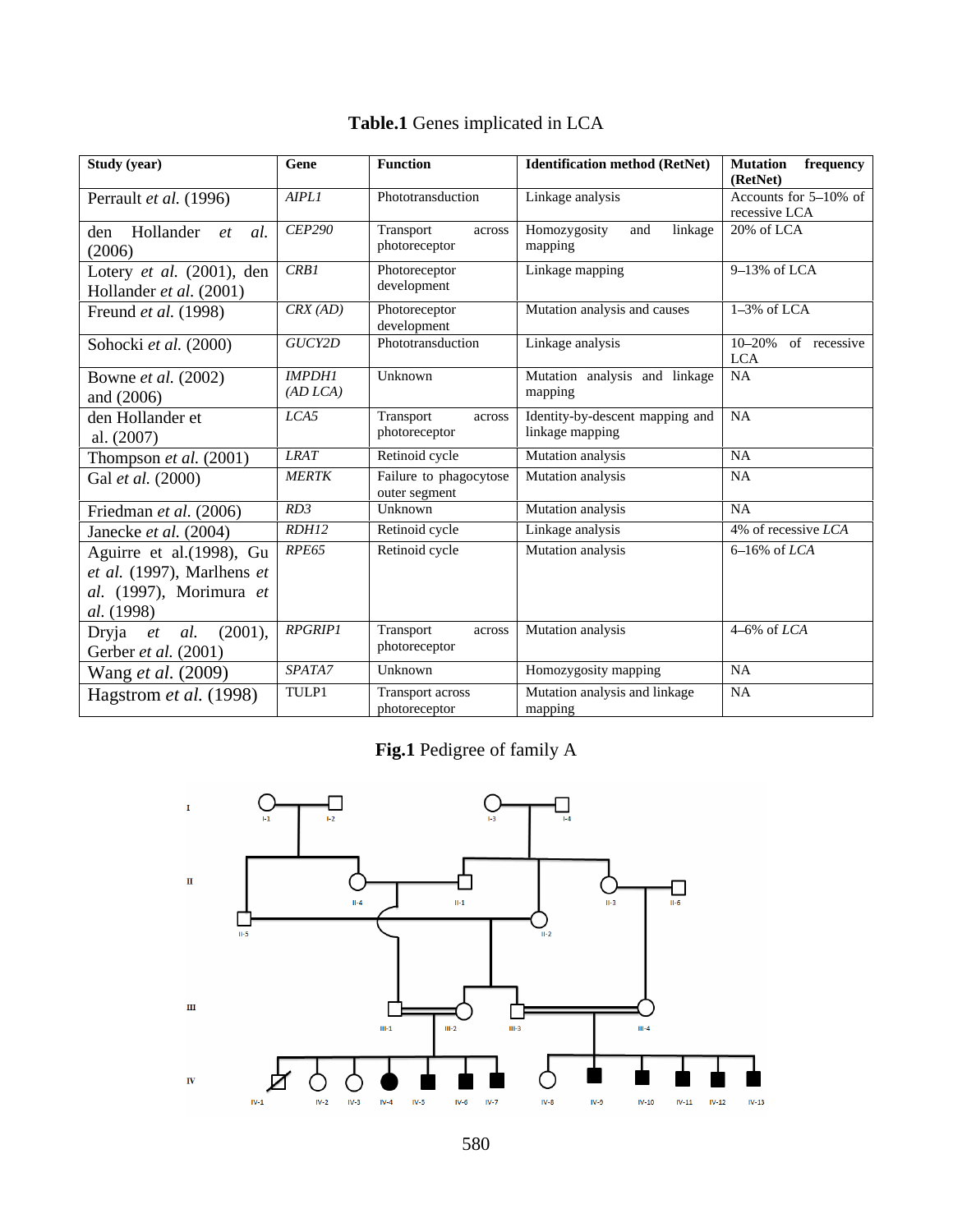



**Fig.3** LOD score in the form of a graph attained for (SPATA7 gene) markers genotyped in Family B which yielded a LOD score of 1.32 by using easy LINKAGE

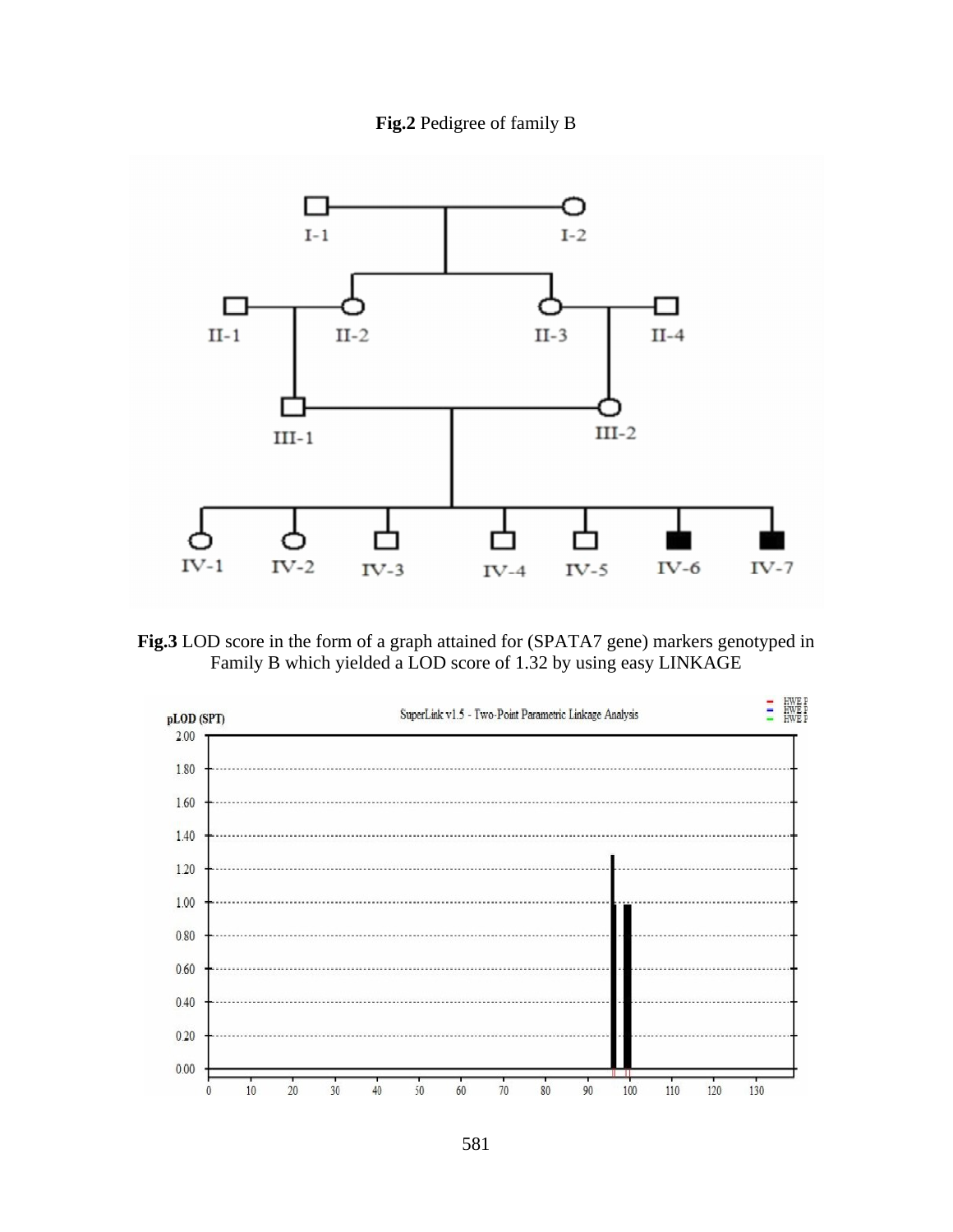| <b>S. No.</b>   | Gene          | <b>Markers</b> | Distance (cM) |
|-----------------|---------------|----------------|---------------|
| - 1             | RPGRIP1       | D14S122        | 4.91          |
|                 |               | D14S742        | 9.27          |
| 2               | AIPL1         | D17S1149       | 19.95         |
|                 |               | D17S1298       | 13.23         |
| $\overline{3}$  | GUCY2D        | D17S720        | 23.27         |
|                 |               | D17S1879       | 32.73         |
| $\overline{4}$  | NMNAT1        | D1S1597        | 28.78         |
| 5 <sup>5</sup>  | TULP1         | D6S1611        | 57.04         |
|                 |               | D6S1051        | 58.46         |
| 6               | RDH12         | D14S1038       | 57.19         |
|                 |               | D14S1004       | 70.12         |
| $7\overline{ }$ | CRX           | D19S543        | 71.49         |
|                 |               | D19S902        | 75.28         |
| 8               | CABP4         | D11S4076       | 72.3          |
|                 |               | D11S4136       | 80.2          |
| 9               | SPATA7        | D14S1063       | 83.69         |
|                 |               | D14S1066       | 87.22         |
| 10              | LCA5          | D6S1282        | 86.81         |
|                 |               | D6S1031        | 93.14         |
| 11              | <b>CEP290</b> | D12S853        | 100.4         |
|                 |               | D12S1598       | 101.32        |
| 12              | RPE65         | D1S3467        | 96.03         |
|                 |               | D1S2761        | 105.16        |
| 13              | <b>MERTK</b>  | D2S293         | 119.81        |
|                 |               | D2S1891        | 122.2         |
| 14              | IMPDH1        | D7S2543        | 124.42        |
|                 |               | D7S530         | 132.96        |
| 15              | LRAT          | D4S43049       | 156.69        |
|                 |               | D4S413         | 160.2         |
| 16              | CRB1          | D1S533         | 199.85        |
|                 |               | D1S1660        | 202.08        |
| 17              | RD3           | D1S1667        | 221.7         |
|                 |               | D1S2827        | 225.64        |
| 18              | KCNJ13        | D2S2344        | 242.78        |
|                 |               | D2S2973        | 249.8         |

**Table.2** List of microsatellite markers for LCA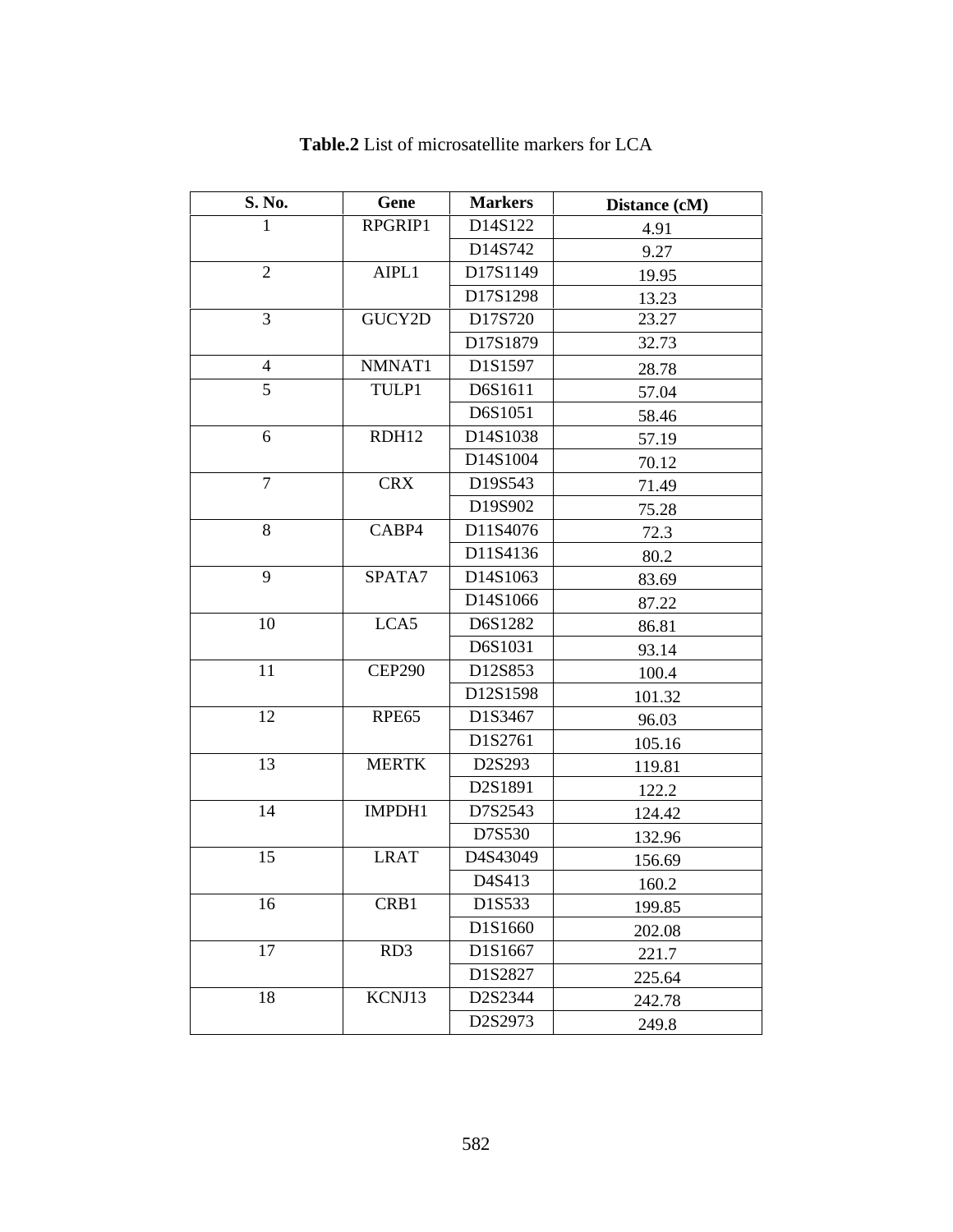### **Table.3** Primers of *SPATA7* Exons

| <b>Primer name</b> | Primer sequence $(5'-3')$                        | <b>Size</b> | Temp |
|--------------------|--------------------------------------------------|-------------|------|
| SPATA7-1-F         | CTCGTGTAAAACGACGGCCAGTCGCAACTGTCCTCCTAGTACC      |             | 55   |
| SPATA7-1-R         | CTGCTCAGGAAACAGCTATGACACAAATTCAGGGCAAAGAAGC      |             |      |
| SPATA7-2-F         | CTCGTGTAAAACGACGGCCAGTTTTAATGCTGTAACTCAGACTTCCT  | 369         |      |
| SPATA7-2-R         | CTGCTCAGGAAACAGCTATGACTGAAGTTCAAATATTCGTCAAATG   |             |      |
| SPATA7-3-F         | CTCGTGTAAAACGACGGCCAGTAAGGTTTGAACCCAAATGGTC      | 475         | -55  |
| SPATA7-3-R         | CTGCTCAGGAAACAGCTATGACCAAAAATGGGTATGAATTTGCT     |             |      |
| SPATA7-4-F         | CTCGTGTAAAACGACGGCCAGTCAAGGTCTGGAACATTTTGTGA     | 334         | 55   |
| SPATA7-4-R         | CTGCTCAGGAAACAGCTATGACTGTTTATGTGGCACAGGAATTT     |             |      |
| SPATA7-5-F         | CTCGTGTAAAACGACGGCCAGTATCTAGAGGCACATGTGAAATAAA   | 398         | 55.  |
| SPATA7-5-R         | CTGCTCAGGAAACAGCTATGACCAAAGTCAGATTGTACCACTAAAGAA |             |      |
| $SPATA7-6.1-F$     | CTCGTGTAAAACGACGGCCAGTTTTTGTAAACCCTTGAGGCTATC    | 458.        | 55   |
| $SPATA7-6.1-R$     |                                                  |             |      |
| $SPATA7-6.2-F$     | CTCGTGTAAAACGACGGCCAGTAGTCATCACAAATGGTCCTGAG     | 467         | 55   |
| SPATA7-6.2-R       | CTGCTCAGGAAACAGCTATGACTTCCAATCAAAAGGGCACTATC     |             |      |
| SPATA7-7-F         | CTCGTGTAAAACGACGGCCAGTTCTGGCAGTAGGTTTTAGTTGTTTT  | 449         | -55  |
| SPATA7-7-R         | CTGCTCAGGAAACAGCTATGACTGTATGATAAGTGCCACCAACAG    |             |      |
| SPATA7-8-F         | CTCGTGTAAAACGACGGCCAGTTGCTGTGTTATATTCTGCTTTCG    | 296         | -55  |
| SPATA7-8-R         | CTGCTCAGGAAACAGCTATGACTAGATTGGAGCATGCAATTAAA     |             |      |
| SPATA7-9-F         | CTCGTGTAAAACGACGGCCAGTCATTAACCTTAGTCAAATTGTCATTG | l 650       |      |
| SPATA7-9-R         | CTGCTCAGGAAACAGCTATGACTGGTTTCTTTGATTCTTAATCCTTG  |             |      |
| $SPATA7-10-I$      | CTCGTGTAAAACGACGGCCAGTCCCAGTGGATTGCATTTGA        | 500         |      |
| SPATA7-10-R        | CTGCTCAGGAAACAGCTATGACGGTGAACTTCCCCTAGAGTATGA    |             |      |
| $SPATA7-11-$       | CTCGTGTAAAACGACGGCCAGTTTTTCAACCTTTGTAGTTTCAGTG   | 300         | 55   |
| SPATA7-11-R        | CTGCTCAGGAAACAGCTATGACTTCCTTTCACTTCTCCCACCAC     |             |      |
| $SPATA7-12.1-F$    | CTCGTGTAAAACGACGGCCAGTAATCCTGTGAGATTTTCAGCAC     | 450         | 55   |
| $SPATA7-12.1-R$    | CTGCTCAGGAAACAGCTATGACTCACAGAAGTTTCCCGATCTGT     |             |      |

mutations has very limited phenotypic

*SPATA7* is a less common cause of LCA disease causing genes and mutations with screening mutations found in only involved in human congenital retinopathies. 1.7% of the all LCA cases. Eight mutations The objectives of the study included to have been identified in *SPATA7* so for. molecular level and enhance genetic Recently Hollander et al, (2008*)* reported counseling for affected individuals. The additional three mutations in their study study will help both the clinicians and bringing the spectrum of *SPATA7* mutations researcher in better understanding of LCA to 11. Previous information about *SPATA7* which may lead to a targeted therapy or information. mapping of family A from all known loci After establishing linkage in family B to involvement of some novel gene causing *SPATA7* gene subsequently all 12 exons of LCA which may broaden the existing human *SPATA7* including exon intron boundaries genome database. Family B linked to were sequenced by Beckman sequencer. *SPATA7*, however, did not reveal any Sequencing data were analyzed by using pathogenic variant. It, is likely suggested clustal W multiple alignment tools. that both families should be passed through However, no such disease causing mutation latest and advance technologies like whole was found in the aforementioned exons. exome/genome sequencing or next The aim of this study was to identify the agent of LCA which will immediately leadinvestigate the disease pathogenesis at the other possible managements. Exclusion reported in LCA so far signifies the that both families should be passed through exome/genome sequencing or next generation sequencing to find any causative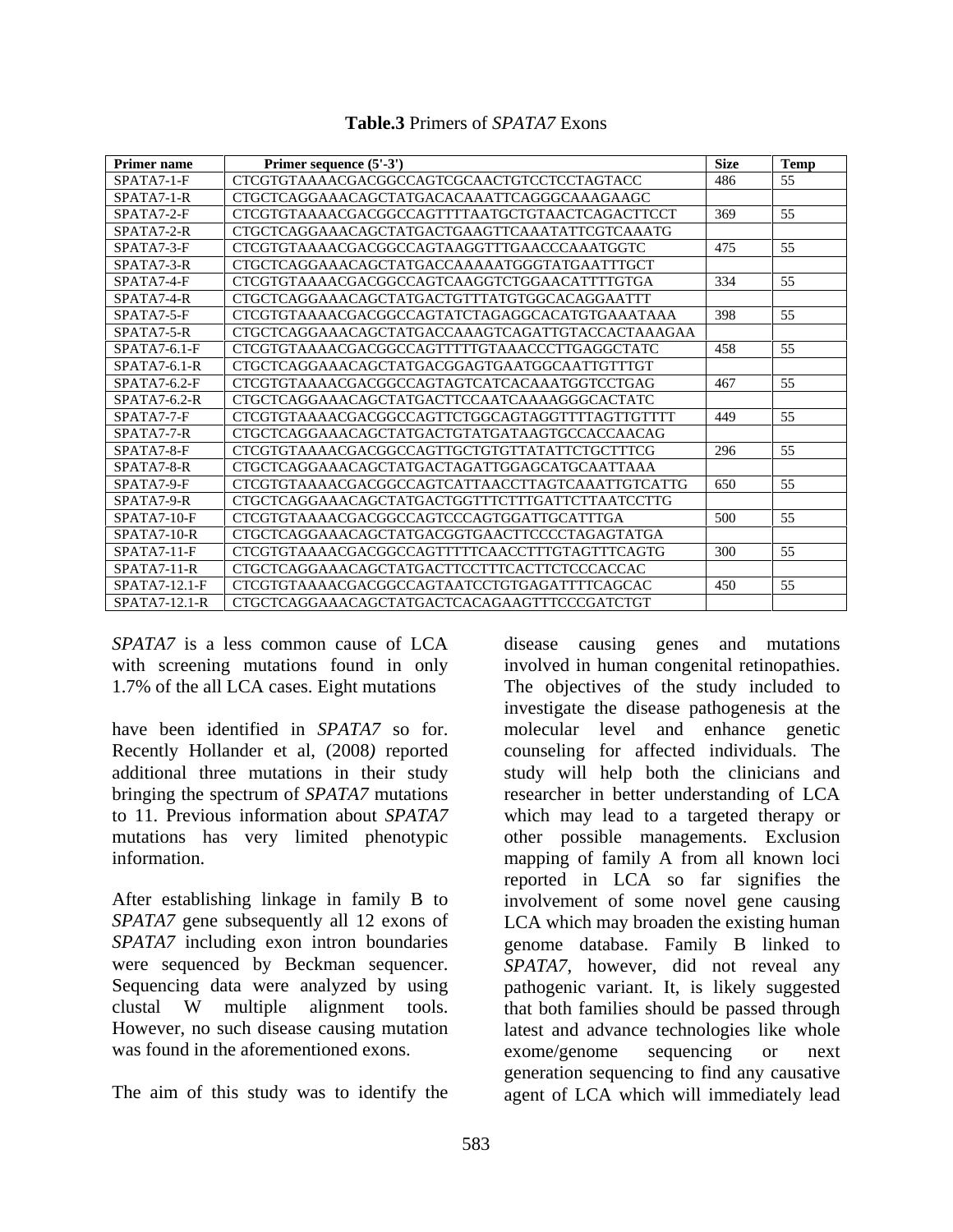to improved diagnosis and helps in better Hedstrom L, Zhu J, Spellicy CJ, Gire AI, understanding the molecular pathology of Hughbanks Wheat on D, Birch DG, LCA, and hopefully more effective Lewis RA, Heckenlively JR, Daiger SP. treatment including perhaps gene therapy. 2006. Spectrum and frequency of

We are highly thankful to Dr. Muhammad from LAB of GENOMICS, Quaid -I - Azam University, Islamabad to meet our project requirements. 626-8.

- Aguirre GD, Baldwin V, Pearce- Kelling S, in the RPE65 gene indicates founder
- Doyle D, Markel DS, Vincet V, nonmenclature. Am J Hum Genet, 56:
- Bhattacharya SS, Wright AF, Clayton JF, polymorphism identified by recombinant DNA probe L1.28. *Nature,* 309: 253
- Bowne SJ, Sullivan LS, Blanton SH, Cepko gene (*IMPDH1*) cause the RP10 form of
- 

**Acknowledgement** autosomal dominant retinitis pigmentosa mutations in *IMPDH1*associated with and Leber congenital amaurosis.*Invest Ophthalmol Vis Sci., 47(1): 34-42.* 

- Ansar for providing all facilities and support Brown KT, Murakami M. 1964. A new receptor potential of the monkey retina with no detectable latency. *Nature,* 201: 626-8.
- **Reference** Bonneau D, Bonnemaison M, Briard Narfstrom K, Ray. K, Acland GM. A,Kaplan. 1995. A gene for Leber's 1998. Congenital stationary night blindness in the dog: common mutation chromosome 17p. *Hum Mol Genet.,* 4: Camuzat A, Dollfus H, Rozet JM, Gerber S, ML, Dufier JL, Ghazi I, Leowski C, Weissenbach J, Frezal J, Munnich congenital amaurosis maps to 1447–1452.
- effect. *Mol. Vis.,* 4:23. Cremers FPM, van den Hurk JA, den Bennet RL, Stelnhaus KA, Uhrich SB, Hollander AI. 2002. Molecular genetics O`Sullivan CK, Resta RG, Lochner- of Leber congenital amaurosis. *Hum Mol* Genet., 11(10): 1169-1176.
- Hamanish J. 1995. Recommendations for den Hollander AI, Koenekoop RK, standardized human pedigree Mohamed MD, Arts H, Boldt K, Towns 745 752. I, Beer M, Strom T, Ivings L, Williams Price WH, Phillips CI, McKeon CM, Jay Rashid Y, van der Zwaag B, Gosens I, M, Bird AC, Pearson PL, Southern EM. Kersten F, van Wijk E, Veltman J, 1984. Close genetic linkage between Xlinked retinitis pigmentosa and ME, Maumenee IH, Ueffing M, Cremers restriction fragment length FPM, Inglehearn CF, Roepman R. 2007. 225. congenital amaurosis. *Nature Genetics,* is enter the state of the state of the state of the state of the state of the state of the state of the state of the state of the state of the state of the state of the state of the state of the state of the state of the s den Hollander AI, Koenekoop RK, KV, McKibbin M, Dharmaraj S, Lopez GA, Springell K, Woods GC, Jafri H, Zonneveld M, van Beersum S, Cheetham Mutations in *LCA5*, encoding the novel ciliary protein lebercilin, cause Leber  $39: 889 - 895.$ 
	- CL, Blackshaw S, Birch DG, den Hollander AI, Roepman R, Koenekoop HughbanksWheaton D, Heckenlively JR, RK, Cremers FP. 2008. Leber congenital Daiger SP. 2002. Mutations in the amaurosis: genes, proteins and disease inosine monophosphate dehydrogenase 1 mechanisms. *Prog Retin Eye Res.,* 27: 391 419.
	- autosomal dominant retinitis pigmentosa. Dharmaraj S, Li Y, Robitaille JM, Silva E, *Hum Mol Genet.,* 11(5):559-568. Zhu D, Mitchell TN, Maltby LP, Baffoe- Bonnie AB, Maumenee IH. 2000. A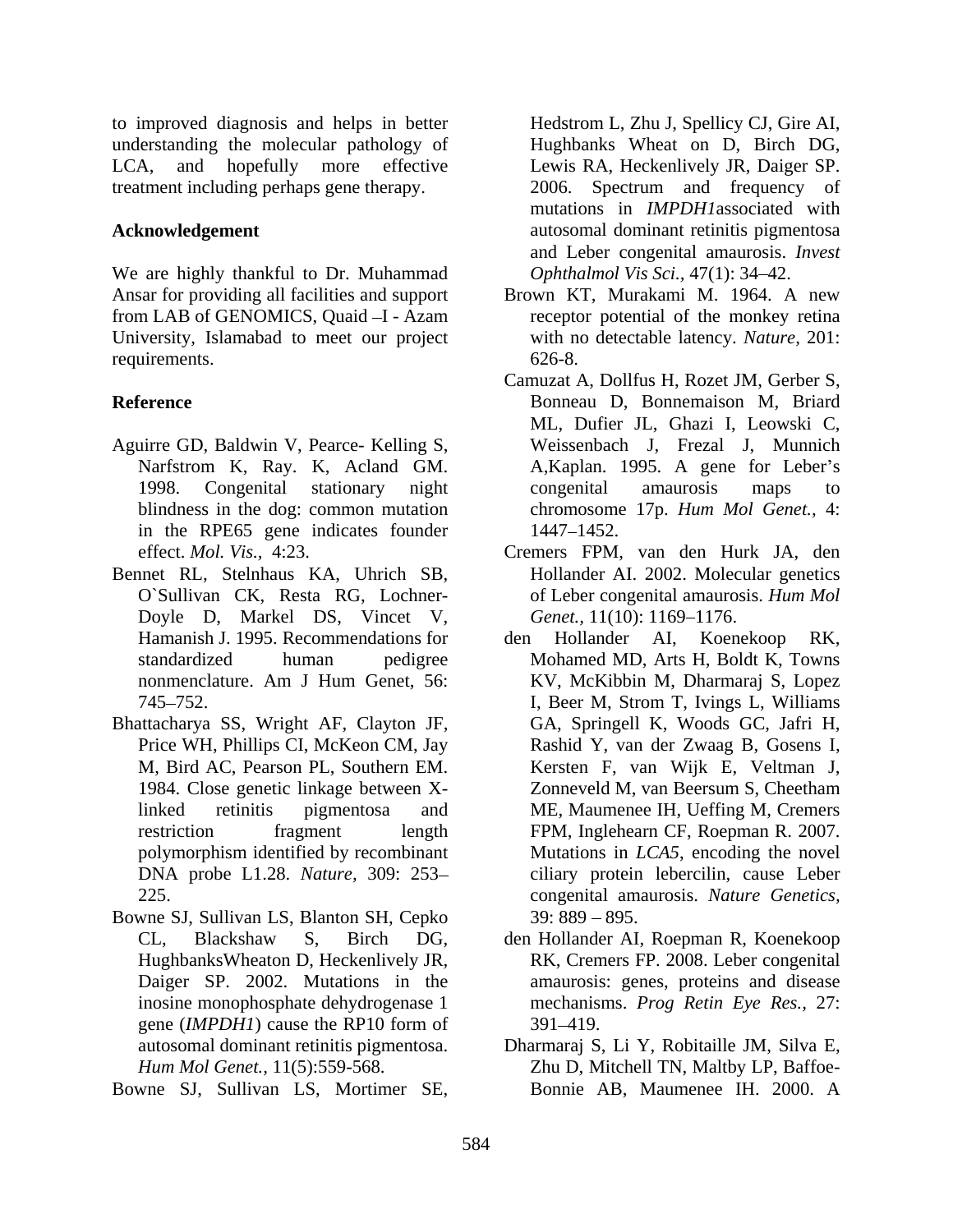- Dryja TP, Adams SM, Grimsby JL, McGee
- Frank Tong, Stephen A. 2001. Interocular
- Fredrick DR, Asbury, T. Strabismus, In:
- Freund C. L., Gregory-Evans C. Y., for maintenance of the photoreceptor. Genet., 36(8): 850–854.
- Friedman JS<sup>,</sup> Chang B, Kannabiran C, NL, Branham K, Othman M, Filippova E, Thompson DA, Webster AR, Bardet-Biedl syndrome and may also<br>Andréasson S, Jacobson SG, participate in triallelic inheritance. Am. J.<br>Bhattacharya SS, Heckenlively JR, Hum. Genet., 71: 22–29.<br>Swaroop A. 2006. Premature t
- Gerber S, Perrault I, Hanein S, Barbet F, mutations underlying Leber congenital
- 

novel locus for Leber congenital BS. 1994. Assignment of the human type amaurosis maps to chromosome 6q. *Am*  I IMP dehydrogenase gene (*IMPDH1*) to *J Hum Genet.,* 66(1): 319 326. chromosome 7q31.3-q32). *Genomics,* 24(1): 179181.

- TL, Hong DH, Li T, Andreasson S, Hagstrom SA, Duyao M, North MA, Li T. Berson EL. 2001. Null RPGRIP1 alleles 1999. Retinal degeneration in tulp1-/ in patients with Leber congenital mice: vesicular accumulation in the amaurosis. *Am J Hum Genet.,* 68(5): 1295 1298. *Ophthalmol Vis Sci.,* 4(12): 2795 2802. interphotoreceptor
- rivalry revealed in the human cortical blind-spot representation. *Nature,* 411 pigmentosa: genetic mapping in X-(6834): 195 9. linked and autosomal forms of the Humphries P, Farrar GJ, Kenna P, McWilliam P. 1990. Retinitis disease. *Clin Genet.* 38(1): 1–13.
- General Ophthalmology, Riordan-Eva Janecke AR, Thompson DA, Utermann G, P., Whitcher JP. 2004. McGraw-Hill Becker C, Hubner CA, Schmid E, Companies, Inc, USA. Pp. 230–49. McHenry CL, Nair AR, Ruschendorf F, Furukawa T., Papaioannou M., Looser J., Ploder L. 1997. Cone-rod dystrophy due *RDH12*encoding a photoreceptor cell to mutations in a novel photoreceptor- retinol dehydrogenase cause childhood specific homeobox gene (*CRX*) essential onset severe retinal dystrophy. *Nat*  Heckenlively J, Wissinger B, Nurnberg P, Gal A. 2004. Mutations in *Genet.,* 36(8): 850–854.
- *Cell,* 91: 543 553. Katsanis N., Eichers E.R., Ansley S.J., edman JS' Chang B, Kannabiran C, Lewis R.A., Kayserili H., Hoskins B.E.,<br>Chakarova C, Singh HP, Jalali S, Hawes Scambler P.J., Beales P.L., Lupski J.R. Lewis R.A., Kayserili H., Hoskins B.E., Scambler P.J., Beales P.L., Lupski J.R. 2002. BBS4 is a minor contributor to Bardet-Biedl syndrome and may also participate in triallelic inheritance. *Am. J. Hum. Genet., 71: 22–29.*
- of a novel protein, RD3, exhibiting Rashid Y, Jafri H, Maumenee IH, subnuclear localization is associated with Inglehearn CF. 2003. Identification of a retinal degeneration.. *Am J Hum Genet.*, locus (LCA9) for Leber's congenital 79(6): 1059 70. amaurosis on chromosome 1p36. *Eur J* Keen TJ, Mohamed MD, McKibbin M, *Hum Genet.,* 11(5): 420–423.
- Ducroq D, Ghazi I, Martin-Coignard D, Lotery AJ, Namperumalsamy P, Jacobson Leowski C, Homfray T, Dufier JL, SG, Weleber RG, Fishman GA, Munnich A, Kaplan J, Rozet JM. 2001. Musarella Mahoyt CS, Héon E, Levin A, Complete exon-intron structure of the Jan J, Lam B, Carr RE, Franklin A, RPGR-interacting protein (*RPGRIP1*) Radha S, Andorf JLSheffield VC, Stone gene allows the identification of EM. 2000. Mutation analysis of 3 genes amaurosis. *Eur J Hum Genet.,* 9(8): 561 amaurosis. *Arch Ophthalmol.,* 118: 538 571. SG, Weleber RG, Fishman patients with Leber congenital 543.
- Gu JJ, Kaiser-Rogers K, Rao K, Mitchell Marlhens F, Griffoin JM, Bareil C, Arnaud